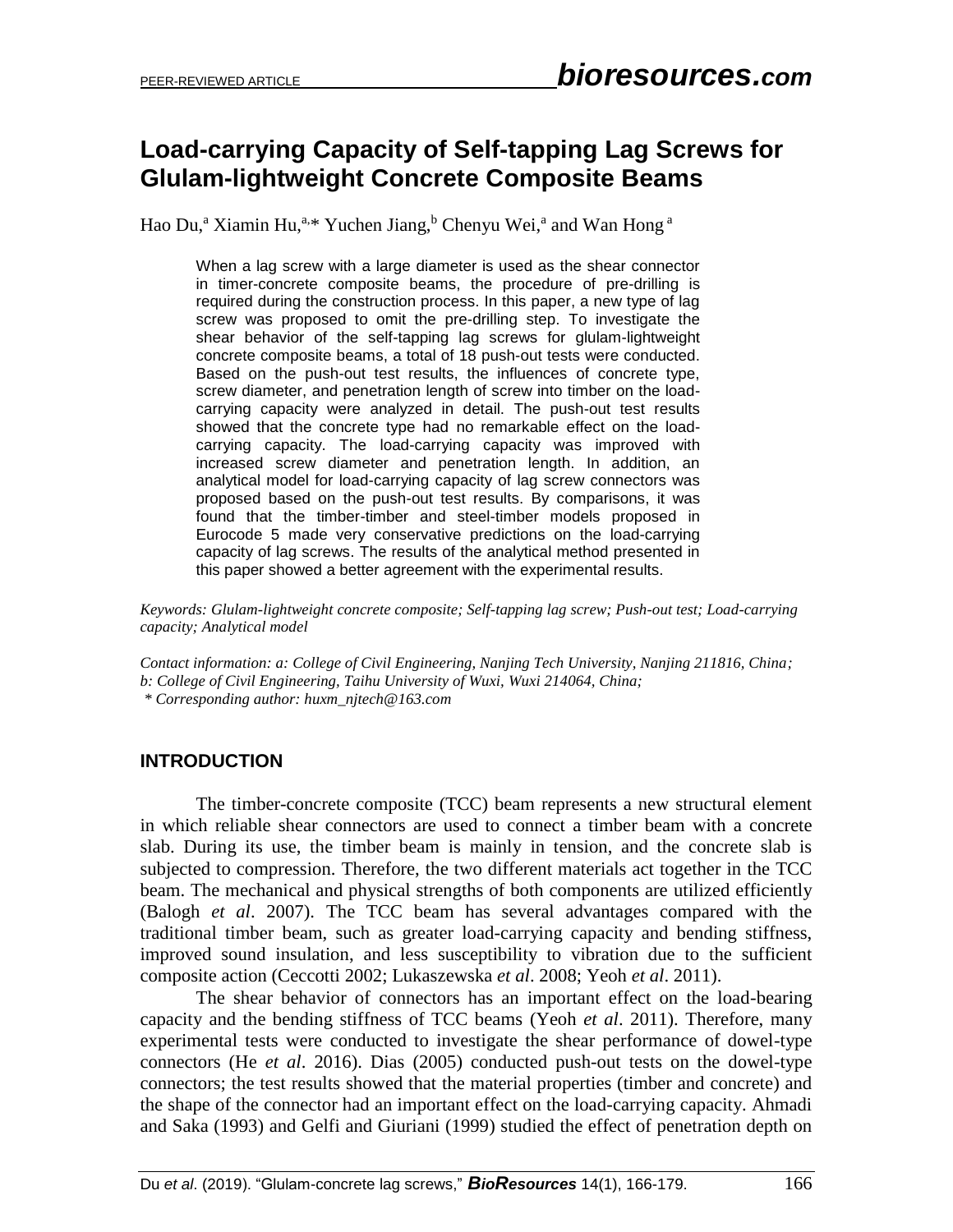the shear strength of nail and dowel connectors, respectively. The test results showed that the increase of penetration depth had no obvious effect on the load-carrying capacity and stiffness when the ratio between the penetration length and the diameter was increased to a certain value. Fragiacomo *et al*. (2007) conducted experimental tests on the shear stud connectors. A comparison was made between the specimens using normal concrete and lightweight concrete, and their test results showed that the concrete type had no obvious effect on the short-term and long-term performance of the connectors. Deam *et al*. (2008) and Jiang *et al*. (2016) performed push-out tests on coach screw connectors in TCC beams, and the test results showed that the shear performance of screw connectors was mainly influenced by the bearing area. The embedment strength of dowel-type connectors and the bending stiffness of the timber were investigated (Sawata and Yasumura 2002; Gaff *et al*. 2015). Khorsandnia *et al*. (2012) conducted push-out tests on three types of shear connectors (normal screw, specific fastening screw (SFS), and bird-mouth). Analytical models for these connectors were proposed, which can be used in nonlinear finite element models of TCC beams. In addition, some other researchers proposed nonlinear finite element models to analyze the shear behavior of connectors (Dias 2005; Junior and Molina 2010; Oudjene *et al*. 2013).

Thus far, there have been several theoretical methods for determining the loadcarrying capacity of dowel-type connectors. The standard EN 1995-1-1 (2014) suggested the calculation formulas for the load-carrying capacity of nails, bolts, dowels, and screws in timber-timber joints and in timber-steel joints. Giuriani *et al*. (2002) presented a calculation model to estimate the load-carrying capacity of stud connectors in timberconcrete joints. It was suggested in this model that the ultimate bearing capacity was obtained when the stud connectors failed with two plastic hinges. Dias *et al*. (2007) evaluated three different analytical models for the load-carrying capacity of dowel connectors. These analytical models were different in the approach used to simulate concrete: elastic-perfectly plastic, linear-elastic, and linear-elastic with crushing. In addition, Xie *et al*. (2017) proposed the models for predicting the load-carrying capacity of a stud-groove connector in glulam-concrete composite beams and verified the analytical methods *via* the push-out test results.

In this paper, a new type of lag screw is proposed to avoid the requirement of predrilling. To investigate the shear behavior of the self-tapping lag screws, a total of 18 push-out tests are conducted. Based on the push-out test results, the influences of concrete type, screw diameter, and penetration length of screw into timber on the loadcarrying capacity were analyzed in detail. In addition, an analytical method for calculating the load-carrying capacity of the lag screws is presented in this paper.

## **EXPERIMENTAL**

#### **Materials**

The glulam used in this test was made of Douglas fir. According to the test method from GB/T 1931 (2009), five specimens with dimensions of 20 mm  $\times$  20 mm  $\times$ 20 mm were tested to obtain the density of the glulam. The density mean value was 536 kg/m<sup>3</sup>, and the moisture content was 12.28%. The compression elasticity modulus, compression strength parallel to grain and embedment strength parallel to grain were tested based on GB/T 50329 (2012). The mean compression elasticity modulus of the glulam was 10,680 N/mm<sup>2</sup>. The compression strength parallel to grain was 43.4 N/mm<sup>2</sup>,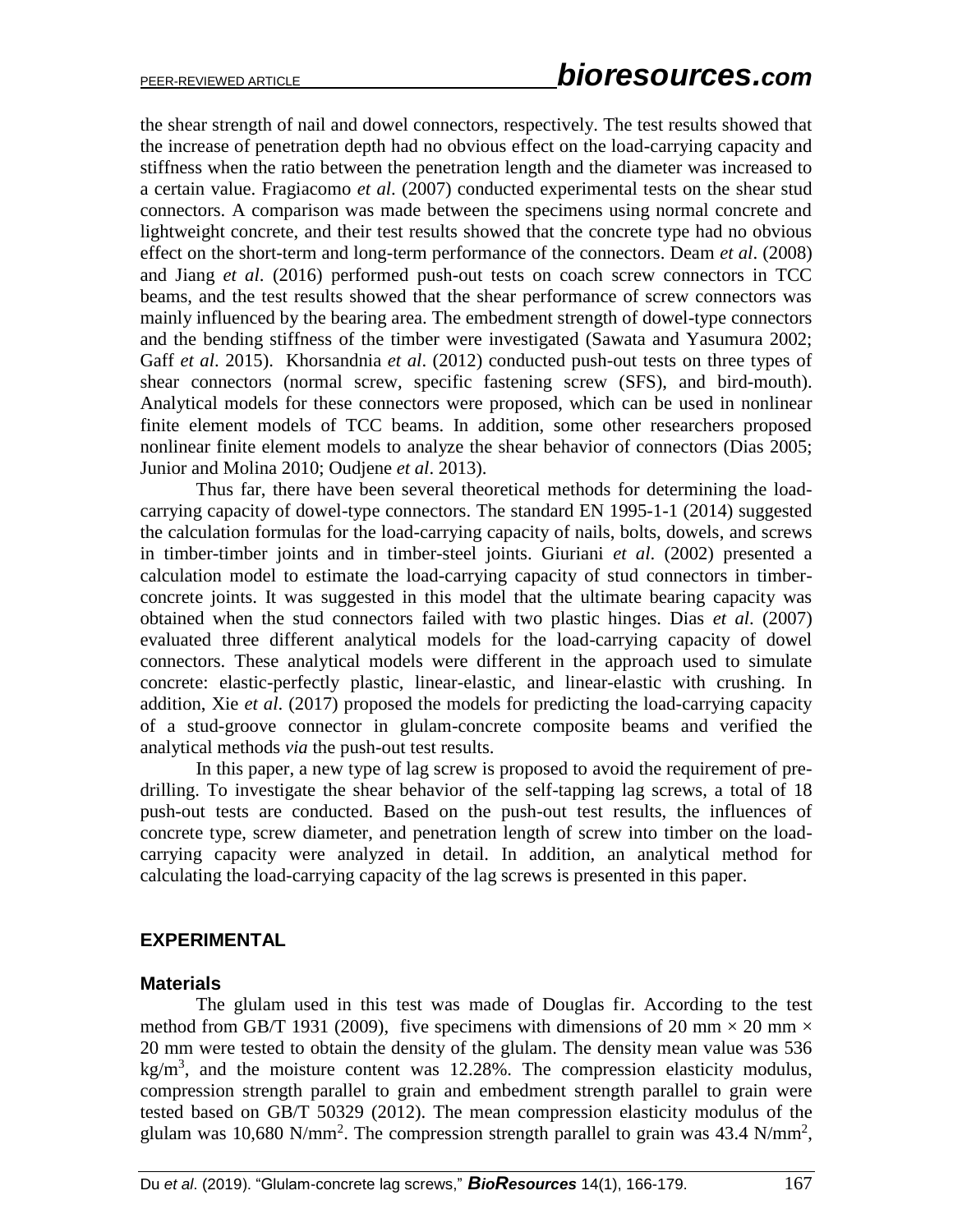and the embedment strength parallel to grain was  $39.2 \text{ N/mm}^2$ . For each concrete type, compression tests on three 150 mm cubes were performed. The average compressive strength was 29.4 N/mm<sup>2</sup> and 29.2 N/mm<sup>2</sup> for lightweight concrete and normal concrete, respectively. The yield strength and ultimate tensile strength of the lag screw measured from material tests were 553.9 N/mm<sup>2</sup> and 678.8 N/mm<sup>2</sup>, respectively.

Table 1 summarizes the withdrawal capacity of the lag screws with different nominal diameters and penetration lengths in timber. The withdrawal capacity of lag screws was tested according to the standard EN 1382 (2000). According to EN 1995-1-1 (2014), the withdrawal resistance of screw connectors at an angle to grain can be estimated as follows,

$$
F_{\alpha x,\alpha} = \frac{n_{\text{ef}} f_{\alpha x} dl_{\text{ef}} k_{\text{d}}}{1.2 \cos^2 \alpha + \sin^2 \alpha}
$$
 (1)

where  $n_{\text{ef}}$  is the effective number of screws,  $d$  is the outer diameter of the threaded part (mm),  $l_{\text{ef}}$  is the penetration length of the screw (mm),  $k_d$  is a factor that can be determined as minimum  $(d/8, 1)$ ,  $\alpha$  is the angle between the screw and the direction of grain ( $\degree$ ), and  $f_{ax}$  is the withdrawal strength perpendicular to the grain (N/mm<sup>2</sup>). It can be defined as follows,

$$
f_{ax} = 0.52d^{-0.5}l_{\rm ef}^{-0.1}\rho^{0.8}
$$
 (2)

where  $\rho$  is the density of timber (kg/m<sup>3</sup>).

 The axial withdrawal resistance of lag screws perpendicular to the grain can be calculated by Eq. 3 based on the model proposed by Morrison, Hershfield, Burgess, and Huggins (MHBH), and this model was verified by the previously published test results (Kennedy *et al*. 2014).

$$
F_{ax} = 110d^{0.75}l_{\rm ef} \rho^{1.5} \tag{3}
$$

 The comparison between the experimental results and the theoretical results obtained from EN 1995-1-1 (2014) and the MHBH's model are shown in Table 1. It was found that the model from EN 1995-1-1 (2014) makes a conservative prediction on the axial withdrawal resistance of lag screws. In addition, the values determined with Eq. 3 were in good agreement with the test results.

**Table 1.** Axial Withdrawal Capacity of the Lag Screws

| Test<br><b>Series</b>                                                                                                                                                                                                         | d<br>(mm) | $\int_{\text{ef}}$<br>(mm) | <b>Number</b><br>οf<br>Samples | Average<br>(KN) | Axial Withdrawal<br>Capacity $F_{\text{ax}}$<br>Coefficient<br>of Variation<br>(%) | $F_{EC5}$<br>(kN) | $F_{EC5}$<br>/ $F_{\rm ax}$ | <b><i><u>Бмнвн</u></i></b><br>(kN) | <b><i><u>FMHBH</u></i></b><br>/ $F_{\rm ax}$ |
|-------------------------------------------------------------------------------------------------------------------------------------------------------------------------------------------------------------------------------|-----------|----------------------------|--------------------------------|-----------------|------------------------------------------------------------------------------------|-------------------|-----------------------------|------------------------------------|----------------------------------------------|
| 12-100                                                                                                                                                                                                                        | 12        | 100                        | 6                              | 26.9            | 6.6                                                                                | 17.4              | 0.64                        | 28.1                               | 1.04                                         |
| 12-80                                                                                                                                                                                                                         | 12        | 80                         | 6                              | 21.7            | 6.1                                                                                | 14.2              | 0.65                        | 22.5                               | 1.03                                         |
| 12-60                                                                                                                                                                                                                         | 12        | 60                         | 6                              | 18.2            | 7.8                                                                                | 11.0              | 0.60                        | 16.8                               | 0.92                                         |
| 14-100                                                                                                                                                                                                                        | 14        | 100                        | 6                              | 29.9            | 8.9                                                                                | 18.8              | 0.62                        | 31.5                               | 1.05                                         |
| 10-100                                                                                                                                                                                                                        | 10        | 100                        | 6                              | 24.9            | 7.1                                                                                | 15.9              | 0.64                        | 24.5                               | 0.98                                         |
| Average                                                                                                                                                                                                                       |           |                            |                                |                 |                                                                                    | 0.63              |                             | 1.01                               |                                              |
| Coefficient of Variation (%)                                                                                                                                                                                                  |           |                            |                                |                 |                                                                                    | 2.8               |                             | 4.8                                |                                              |
| Note: d is the nominal diameter, $I_{\text{ef}}$ is the penetration length in timber, $F_{\text{EC5}}$ is the predicted<br>value based on Eurocode 5, and F <sub>MHBH</sub> is the predicted value based on the MHBH's model. |           |                            |                                |                 |                                                                                    |                   |                             |                                    |                                              |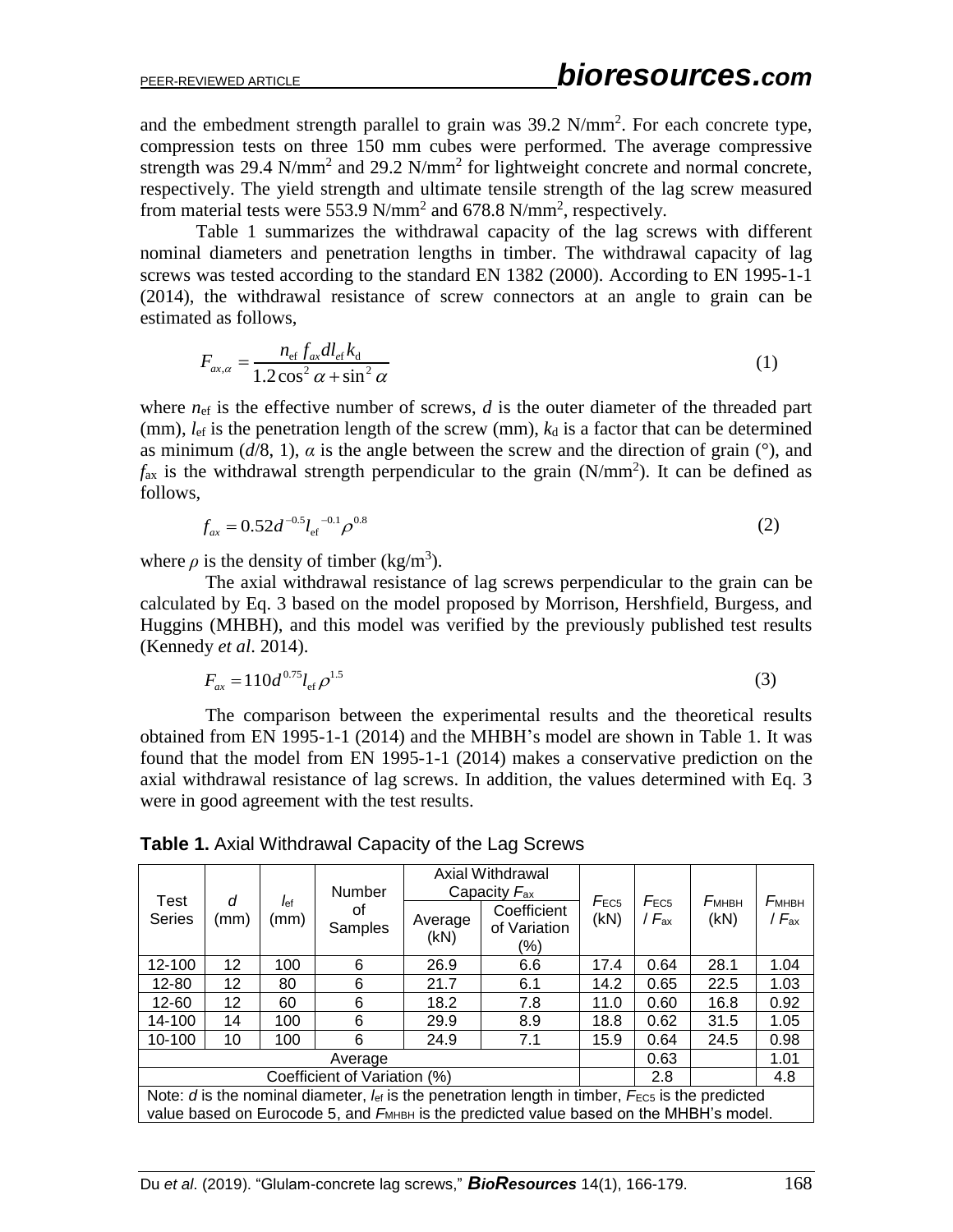## *Self-tapping lag screw*

Generally, when lag screws with a large diameter are used as the shear connectors in TCC beams, the procedure of pre-drilling is required during the construction process. In this paper, a new type of lag screw was proposed to render pre-drilling unnecessary. As shown in Fig. 1, the self-tapping lag screw was successfully drilled into timber. However, the normal lag screw failed to be drilled into the timber without pre-drilling, due to the splitting failure of the timber. Figure 2 illustrates that the self-tapping lag screw consists of six parts: drill, chip storage, thread, collar, screw rod, and hexagon head. The drill located at the end of the lag screw takes full advantage of sharp metal edges to cut timber and guides the screw rod into the timber. The chip storage is used to stack and compact timber chips. The threaded part makes use of the input torque to provide the screw with the feeding force and finally achieves the function of self-tapping. Moreover, the collar is designed to limit the embedded depth of the screw into timber.



**Fig. 1.** Comparison between the normal lag screw and self-tapping lag screw



**Fig. 2.** Details of the self-tapping lag screw

## **Push-out Specimens**

To investigate the shear behavior of the self-tapping lag screw in lightweight concrete, six groups of push-out specimens were designed. The main parameters include concrete type, screw diameter, and penetration depth in timber, and each group consisted of the same three specimens. Table 2 illustrates the parameters of the push-out specimens. In this experiment, the push-out specimens were composed of one 180 mm  $\times$ 300 mm  $\times$  400 mm central timber member, two 80 mm  $\times$  400 mm  $\times$  400 mm concrete slabs, and two self-tapping lag screws per side. The concrete slab was reinforced with a steel mesh using 8 mm rebar spaced at 150 mm in two directions. The self-tapping lag screws had depths inside the concrete of 60 mm. The details of the push-out specimens are shown in Fig. 3.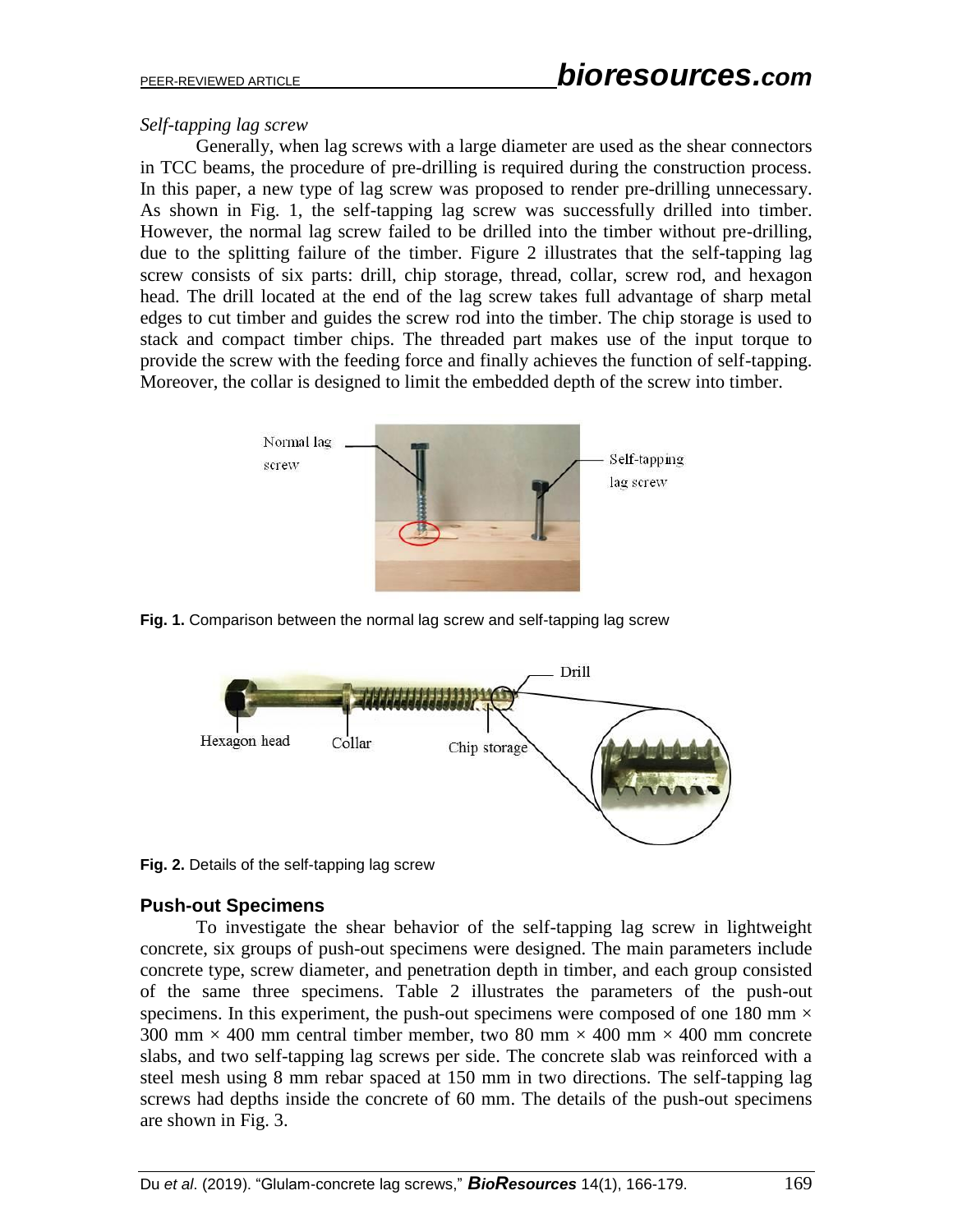| <b>Test Series</b> | Concrete<br>Class | Screw<br>Diameter<br>(mm) | Penetration<br>Length<br>$\mathsf{(mm)}$ | <b>Screw Length</b><br>(mm) |
|--------------------|-------------------|---------------------------|------------------------------------------|-----------------------------|
| NC-12-100          | C <sub>30</sub>   | 12                        | 100                                      | 160                         |
| LC-12-100          | LC30              | 12                        | 100                                      | 160                         |
| LC-14-100          | LC30              | 14                        | 100                                      | 160                         |
| LC-10-100          | LC30              | 10                        | 100                                      | 160                         |
| LC-12-80           | LC30              | 12                        | 80                                       | 140                         |
| LC-12-60           | LC30              | 12                        | 60                                       | 120                         |

**Table 2.** Test Parameters of Push-out Specimens



**Fig. 3.** Details of push-out specimen (mm): a) front view of specimen, and b) top view of specimen

## **Methods**

*Test setup and loading procedure*

Both the test set-up and the lay-out of the displacement measurements are shown in Fig. 4a. The push-out specimens were loaded using a 200 kN testing machine (MTS Systems Corporation, Shenzhen, China).



**Fig. 4.** Test setup: a) View of test setup, and b) Loading procedure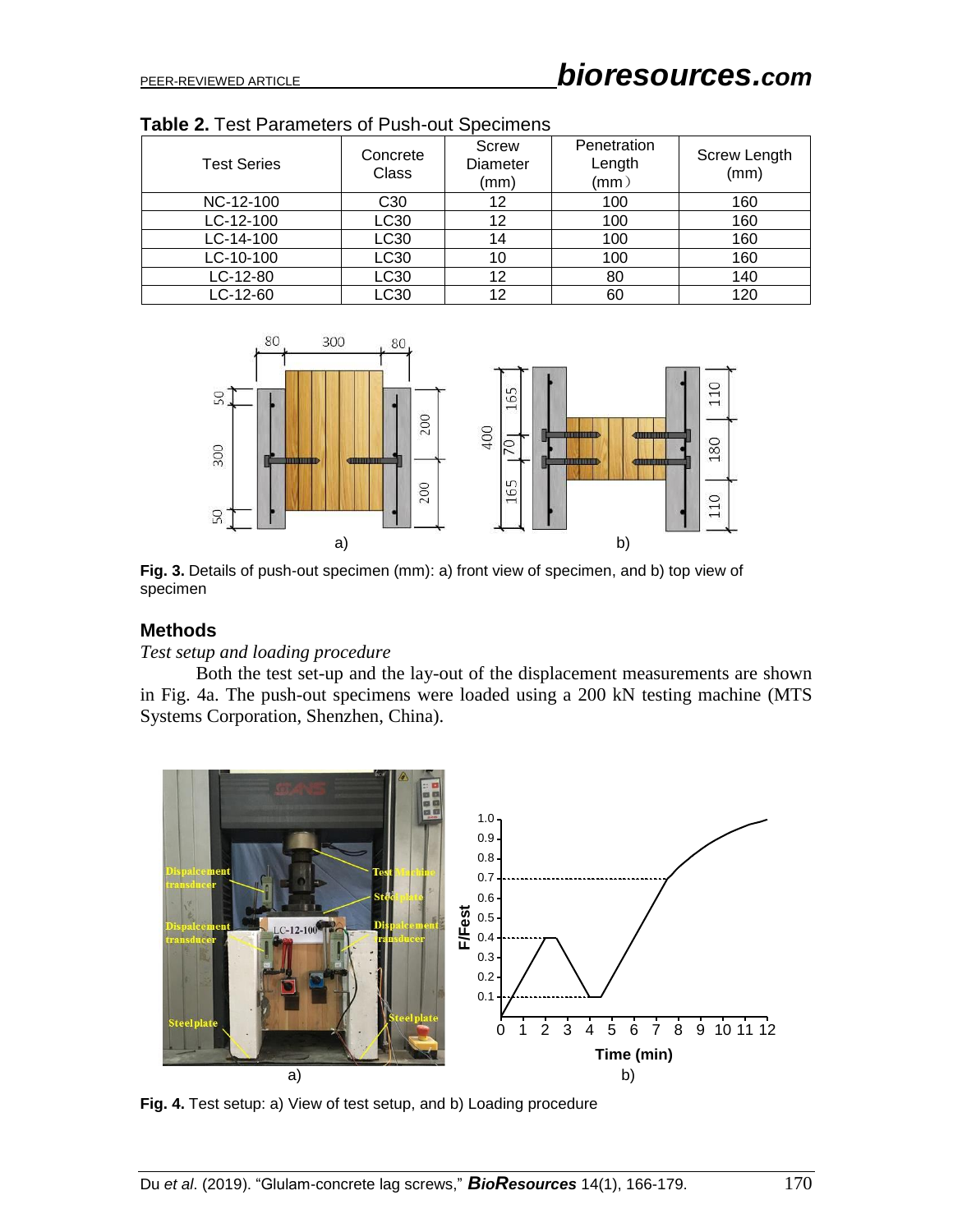To measure the relative displacement between the concrete slab and the glulam member during the loading process, two displacement transducers were placed, one at each side of the middle specimens, and a displacement meter was installed at the top of the specimens. In addition, a steel plate was placed on the top of the glulam member to distribute the applied force from the test machine.

The implemented loading procedure of all push-out specimens was based on CEN EN 26891 (2001) (Fig. 4b). In the first step, the load was increased to almost 40% of the estimated maximum load (*F*est) within 2 min. The load was maintained at this level for approximately 30 s. Subsequently, the load was reduced to 0.1 *F*est within 90 s and maintained at this level for approximately 30 s. Next, the load was increased to almost 0.7  $F_{\text{est}}$  in 3 min. Finally, further load was implemented with a displacement control mode until failure of the specimen.

## **RESULTS AND DISCUSSION**

#### **Test Results**

All of the specimens were loaded to failure. The ultimate strength  $F_{\text{max}}$  and the slip modulus  $K<sub>s</sub>$  of timber-concrete joints were the most important parameters for the design of the timber-concrete composite structures, and the main experimental results are shown in Table 3.

|                                           |               | Ultimate Load $F_{\text{max}}$ (per screw) |         | Slip Modulus $K_s$ (per screw) |                    |         |  |
|-------------------------------------------|---------------|--------------------------------------------|---------|--------------------------------|--------------------|---------|--|
| Specimens                                 | Value<br>(kN) | Average<br>(KN)                            | COV (%) | Value<br>(kN/mm)               | Average<br>(kN/mm) | COV (%) |  |
| NC-12-100-1                               | 28.06         |                                            |         | 7.47                           |                    |         |  |
| NC-12-100-2                               | 28.88         | 29.05                                      | 3.7     | 6.95                           | 6.97               | 7.0     |  |
| NC-12-100-3                               | 30.20         |                                            |         | 6.49                           |                    |         |  |
| LC-12-100-1                               | 30.02         |                                            |         | 6.85                           |                    |         |  |
| LC-12-100-2                               | 26.17         | 28.51                                      | 7.2     | 6.47                           | 6.36               | 8.7     |  |
| LC-12-100-3                               | 29.35         |                                            |         | 5.76                           |                    |         |  |
| LC-14-100-1                               | 32.84         |                                            |         | 8.89                           |                    |         |  |
| LC-14-100-2                               | 32.32         | 32.24                                      | 2.0     | 8.31                           | 8.41               | 5.3     |  |
| LC-14-100-3                               | 31.57         |                                            |         | 8.02                           |                    |         |  |
| LC-10-100-1                               | 22.08         |                                            |         | 4.03                           |                    |         |  |
| LC-10-100-2                               | 18.81         | 21.32                                      | 10.5    | 4.11                           | 4.24               | 6.9     |  |
| LC-10-100-3                               | 23.08         |                                            |         | 4.57                           |                    |         |  |
| $LC - 12 - 80 - 1$                        | 25.94         |                                            |         | 5.96                           |                    |         |  |
| LC-12-80-2                                | 28.97         | 26.61                                      | 7.9     | 6.31                           | 5.91               | 7.4     |  |
| LC-12-80-3                                | 24.91         |                                            |         | 5.45                           |                    |         |  |
| $LC-12-60-1$                              | 19.23         |                                            |         | 4.19                           |                    |         |  |
| $LC-12-60-2$                              | 16.48         | 18.75                                      | 9.8     | 4.72                           | 4.68               | 10.1    |  |
| $LC-12-60-3$                              | 20.30         |                                            |         | 5.13                           |                    |         |  |
| Note: COV is the coefficient of variation |               |                                            |         |                                |                    |         |  |

**Table 3.** Strength and Failure Mode of Push-out Specimens

In the initial loading stage no visible relative slip was observed due to the bond between the glulam member and the concrete slab. With an increased load, small relative slip was observed and a hissing noise was heard at the interface between the glulam member and the concrete slab. It was observed that the bond at the interface gradually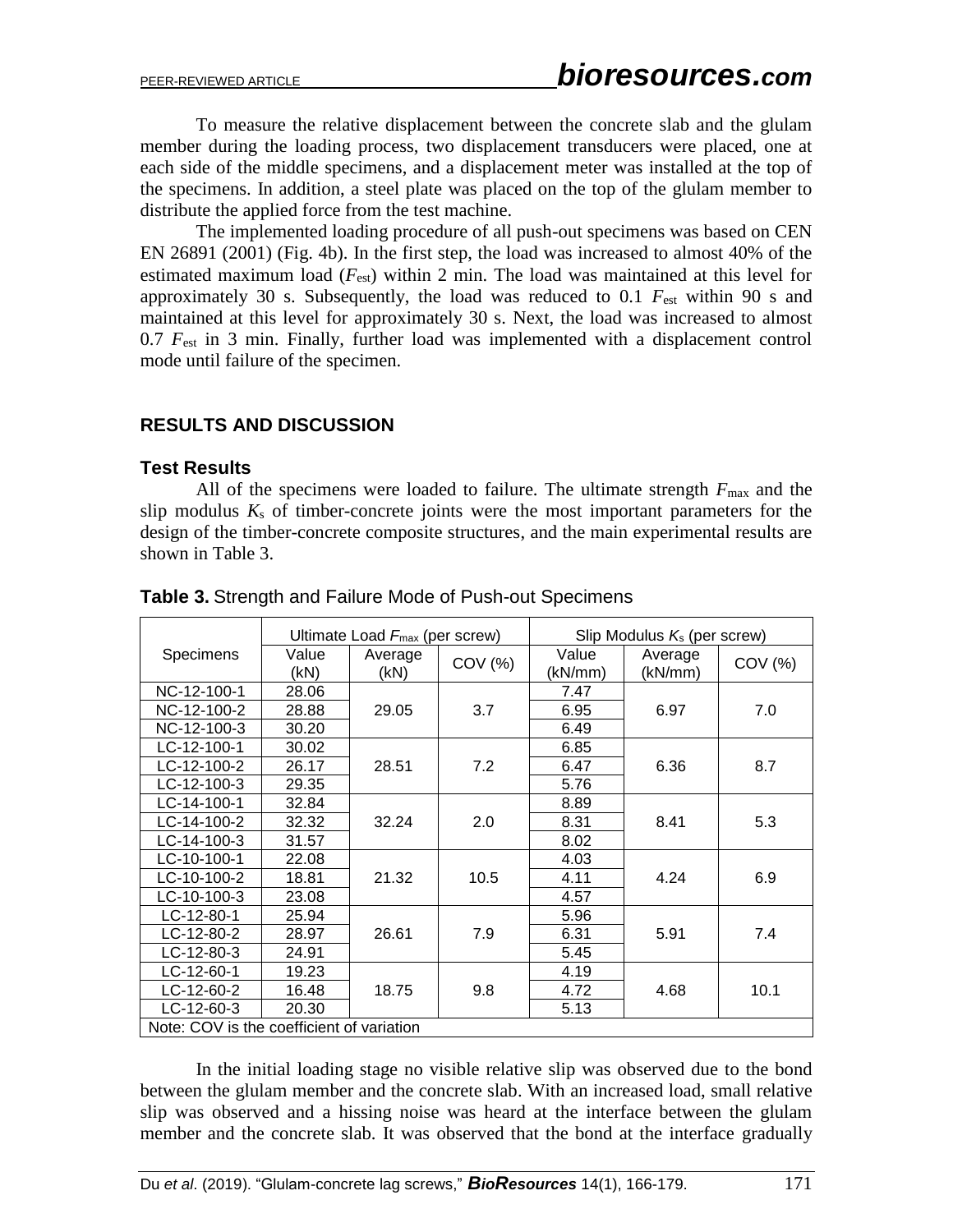disappeared. When the load approached  $0.6 F_{\text{max}}$ , some horizontal cracks in the concrete slab were observed at the position of the lag screws (Fig. 5a) because the screws were strong enough to cause damage to the concrete members. When the applied load reached its peak, two plastic hinges were formed in the screws, with one at the interface and the other inside the glulam member. Moreover, these events were usually accompanied by the compressive deformation of the glulam around the lag screw (Fig. 5b). It should be noted that the penetration length of the lag screw into timber was comparatively long to allow for the formation of the plastic hinge inside the glulam member.



**Fig. 5.** Test phenomena and failure mode of push-out specimens: a) horizontal crack on the concrete slab, and b) compressive deformation of the glulam and bending deformation of the lag screw

The relationships between shear force and relative slip at the glulam-concrete interface for all push-out specimens are shown in Fig. 6. The load-slip curves for all the test specimens can be approximately divided into two stages: a linear stage and a nonlinear stage. As shown in Fig. 6, the linear part had the characteristic of a relatively bigger slope and a smaller slip  $\langle \cdot \rangle$  3 mm). The lag screw connectors had a larger shear stiffness in this stage. While most of the load-slip response was non-linear, the slip increased in spite of the slow load increase, and the stiffness at this stage was lower and continuously decreased. Overall, the lag screw in glulam-lightweight concrete joints had a ductile behavior due to the compressive deformation of the glulam around the screw and the bending deformation of the screw.

#### **Discussion**

Based on the push-out test results (Table 3 and Fig. 6), the influences of concrete type, screw diameter, and penetration length of screw into timber on the load-carrying capacity were obtained as follows:

(1) The average load-carrying capacity of the lag screw was 29.05 and 28.51 kN for the test series NC-12-100 and LC-12-100, respectively. The test results indicated that when the compressive strength of normal concrete and lightweight concrete was approximately equal, the concrete type had no remarkable effect on the load-carrying capacity of the lag screw.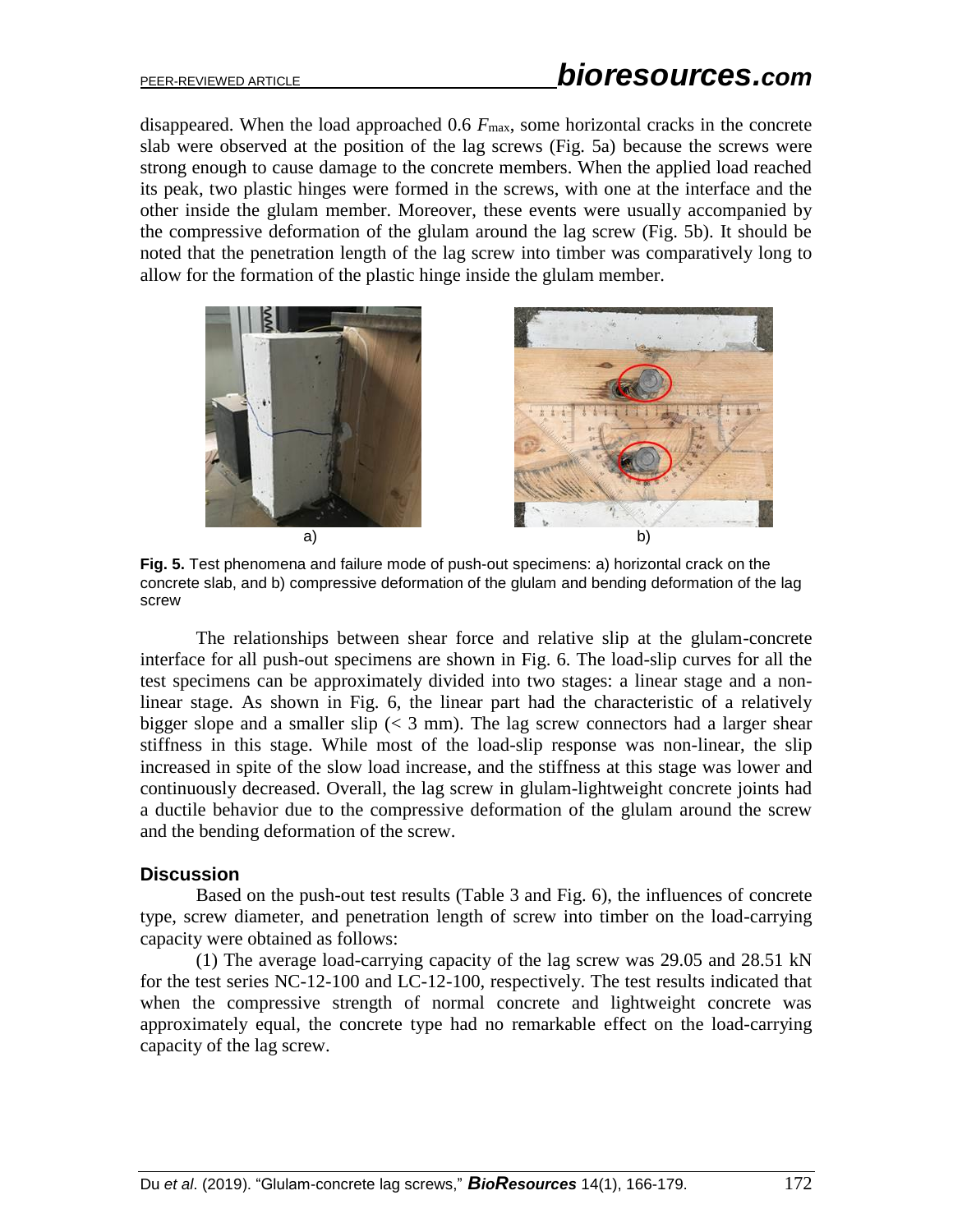PEER-REVIEWED ARTICLE *bioresources.com*



**Fig. 6.** Load-slip curves for all push-out specimens: a) NC-12-100 test series, b) LC-12-100 test series, c) LC-14-100 test series, d) LC-10-100 test series, e) LC-12-80 test series, and f) LC-12- 60 test series

(2) The load-carrying capacity of the lag screws with nominal diameters of 12 and 14 mm was increased 33.7% and 51.2% over that of the lag screw with the diameter of 10 mm, respectively. It was concluded that the lag screw diameter had a remarkable effect on the load-carrying capacity, and the load-carrying capacity improved with increased screw diameter due to the improvement of axial withdrawal capacity and yield moment of the screw connectors.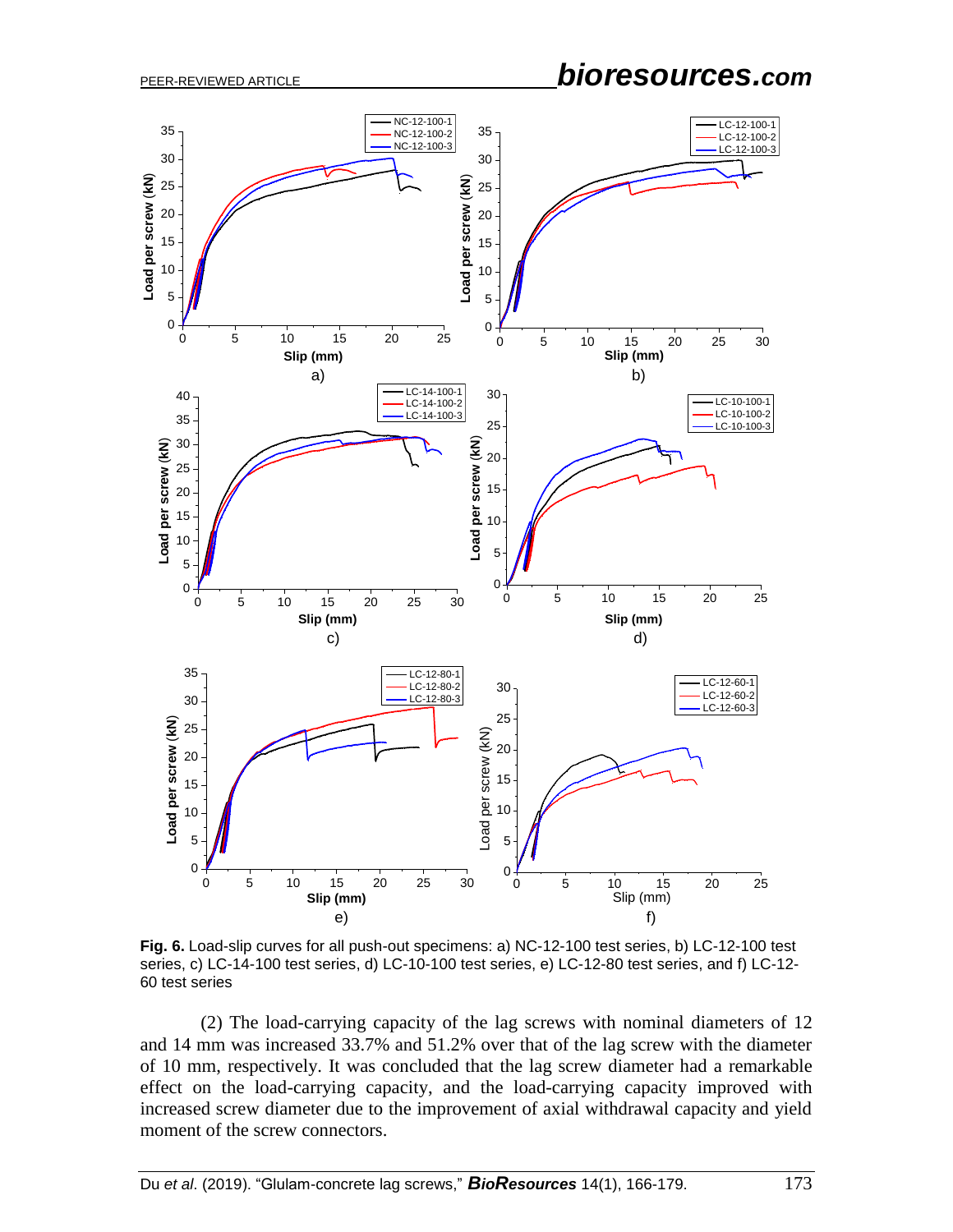(3) For the lag screws with penetration lengths of 80 and 100 mm, the loadcarrying capacity increased 41.9% and 52.1% over that of the lag screw with the penetration length of 60 mm, respectively. It was found that the load-carrying capacity was improved with increased penetration length. However, when the ratio between the penetration length and the screw diameter increased to a certain value, the load-carrying capacity was not considerably improved. This was because the contribution of the rope effect to the load-carrying capacity should be limited to 100% of the yield strength of the screw connectors according to EN 1995-1-1 (2014).

## **ANALYTICAL METHODS FOR CALCULATING LOAD-CARRYING CAPACITY**

#### **Existing Calculation Methods**

In most of the timber standards, the theoretical methods to estimate the loadcarrying capacity of shear connectors in timber-timber and timber-steel joints are usually derived based on the Johansen's yield model. In this model, the load-carrying capacity depends on the resistance of the timber and the yield strength of the fastener (Johansen 1949). It is assumed that the bending of the connector and the embedding behavior are both plastic.

If the concrete behavior is also assumed as elastic-plastic, the timber-timber model can be used to estimate the load-carrying capacity of timber-concrete joints. For the failure mode with two plastic hinges in the screw, the calculation method to estimate the load-carrying capacity was proposed in EN 1995-1-1 (2014), as shown in Eq. 4,

$$
F_{u, t-t} = \sqrt{\frac{2\beta}{1+\beta}} \sqrt{2M_y f_h d} + \frac{F_{ax}}{4}
$$
 (4)

where  $F_u$  is the load-carrying capacity per fastener,  $f_h$  is the characteristic embedment strength in the timber member (N/mm<sup>2</sup>), *d* is the fastener diameter (mm),  $\beta = f_c / f_h$ ,  $f_c$  is the characteristic embedment strength in concrete member  $(N/mm^2)$ ,  $M_y$  is the characteristic fastener yield moment, and *F*ax is the characteristic axial withdrawal capacity of the fastener.

If the concrete is supposed to be completely rigid, the timber-steel model proposed in EN 1995-1-1 (2014) can be used to predict the load-carrying capacity. When the failure mode is two plastic hinges in the screw, the load-carrying capacity can be determined with Eq. 5:

$$
F_{u. s \cdot t} = \sqrt{4M_y f_h d} + \frac{F_{ax}}{4} \tag{5}
$$

The right hand side of Eqs. 4 and 5 was derived based on the Johansen's yield model and it mainly depends on the resistance of the timber around the screw and the bending bearing capacity of the connector. The second part,  $F_{ax}/4$ , is to consider the contribution of the rope effect to the load-carrying capacity, which should be limited to 100% of the load-carrying capacity calculated by the Johansen's yield model. The withdrawal capacity for screw connectors was determined with Eq. 1 based on the EN 1995-1-1 (2014) standard.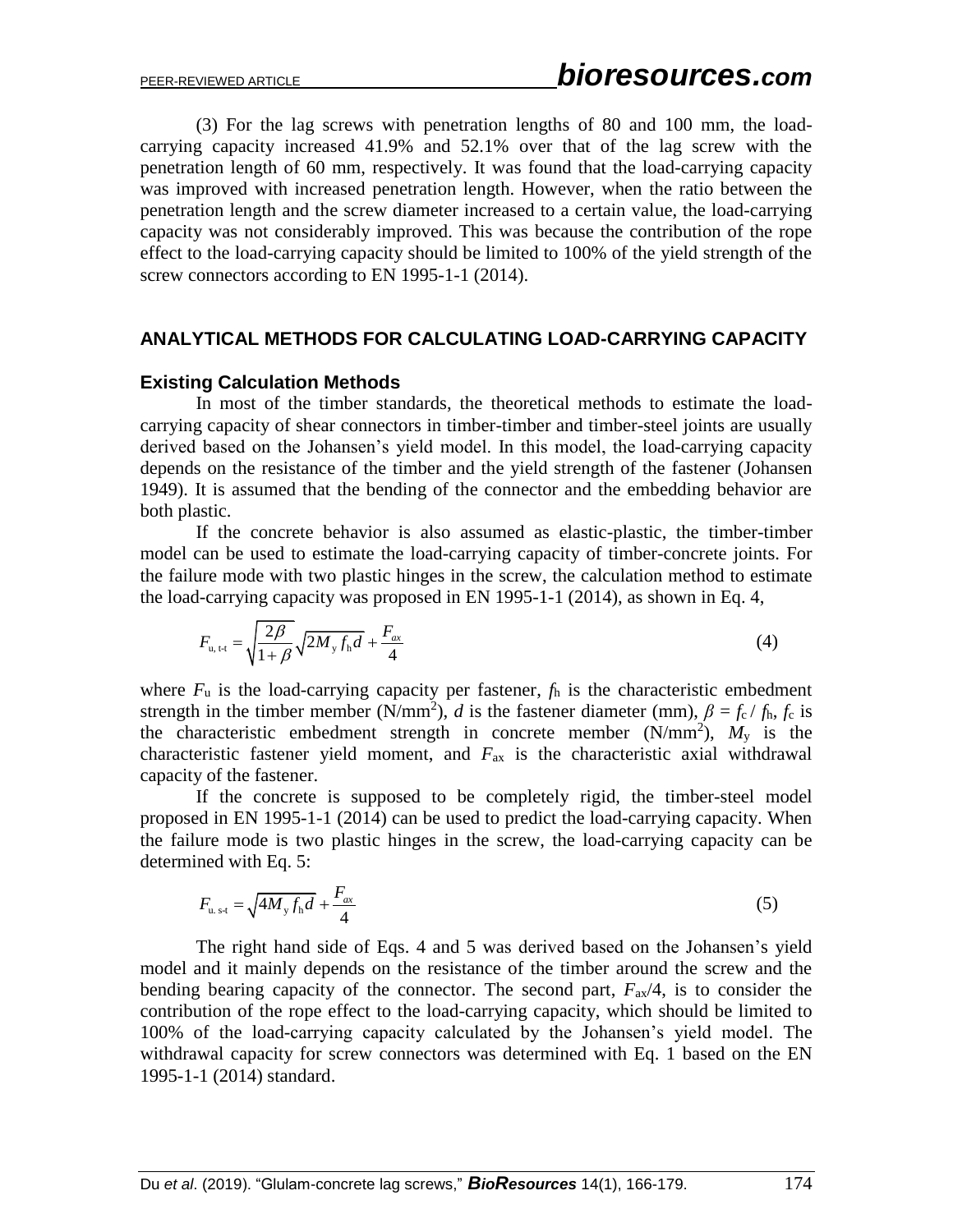## **Calculation Proposal**

In this paper it has been assumed that the concrete was completely rigid and the fixity of the lag screw in concrete was perfect. In this case, the mechanical model of the failure mode with two plastic hinges in the screw is presented in Fig. 7. The yield moment of the lag screw is expressed as,

$$
M_{y} = \frac{f_{h}dx^{2}}{4} \tag{6}
$$

where  $x$  is the distance (mm) between two plastic hinges.

Shear force in the lag screw between the timber beam and the concrete slab was calculated by Eq. 7:

$$
V_{u} = f_{h} dx \tag{7}
$$

Substituting *x* from Eq. 6 into Eq. 7, the shear force  $V_u$  is expressed as Eq. 8:

$$
V_{\rm u} = 2\sqrt{f_{\rm h} dM_{\rm y}}\tag{8}
$$

The load-carrying capacity of the lag screw can be determined by,

$$
F_{u} = V_{u} \sin \alpha + F_{ax} \cos \alpha \tag{9}
$$

where  $\alpha$  is the angle between the screw and the interface. Based on the push-out test results, the angle  $\alpha$  was 60° to 70°. In this paper, the angle  $\alpha$  was taken as 70° in the conservative way. Substituting Eq. 3 and Eq. 8 into Eq. 9, the load-carrying capacity *F*u,ct was derived:

$$
F_{u,ct} = 1.88 \sqrt{f_h dM_y} + 37.62 d^{0.75} l_{ef} \rho^{1.5}
$$
\n
$$
F_{ax} M_y V_u
$$
\n
$$
F_u
$$
\n
$$
F_u
$$
\n
$$
f_h \approx \sqrt{\frac{M_y}{a}} V_u
$$
\n
$$
I_{ef}
$$
\n
$$
I_{ax}
$$
\n
$$
I_{ax}
$$
\n
$$
I_{ay}
$$
\n
$$
I_{af}
$$
\n(10)



#### **Comparison between Experimental and Theoretical Results**

The theoretical results from different models were compared with the push-out test results in this paper and the previously published test results (Deam *et al*. 2008; Oudjene *et al*. 2013; Jiang *et al*. 2016), as shown in Table 4. It can be concluded that the timber-timber and steel-timber calculation models proposed in EN 1995-1-1 (2014) make a conservative prediction on the load-carrying capacity of lag screw connectors. Dias *et al.* (2004) considered that the post-yielding strength of the screws accounted for over 50% of the load-carrying capacity. In addition, Jiang *et al.* (2017) held that the calculation models in EN 1995-1-1 (2014) underestimated the load-carrying capacity of the screw connectors, due to neglecting some rope effects.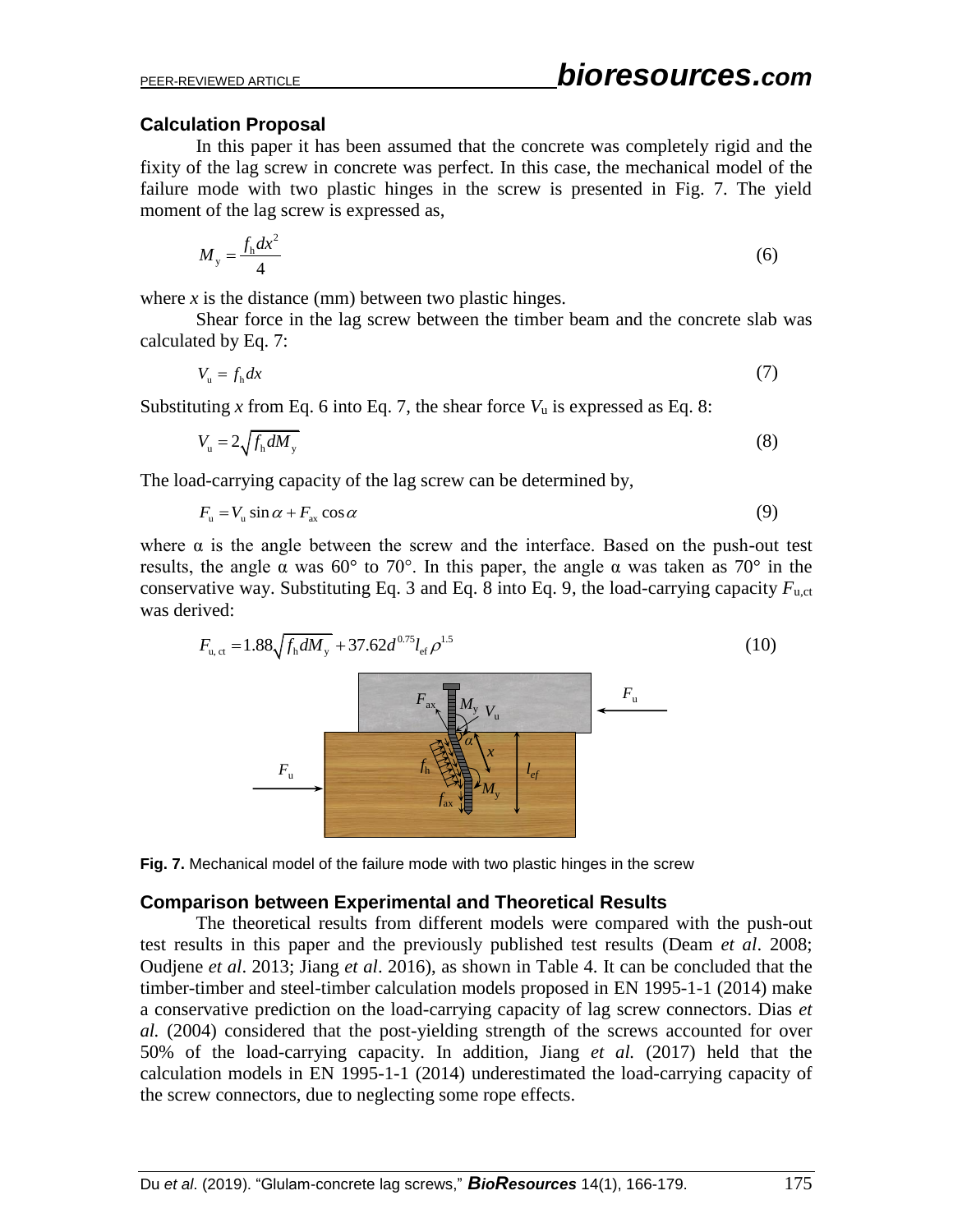## **Table 4.** Comparison between the Experimental Results and the Calculated Results Obtained from Different Models

| References                                                                                                       | Specimen    | $F_u$ | $F_{u,t-t}$ | $F_{u,s-t}$ | $F_{u,ct}$ | $F_{u,t-t}/F_u$ | $F_{u,s\text{-}t}$ / $F_u$ | $F_{u,ct}$ / $F_u$ |
|------------------------------------------------------------------------------------------------------------------|-------------|-------|-------------|-------------|------------|-----------------|----------------------------|--------------------|
| This paper                                                                                                       | NC-12-100-1 | 28.06 | 14.62       | 20.11       | 24.81      | 0.52            | 0.72                       | 0.88               |
|                                                                                                                  | NC-12-100-2 | 28.88 | 14.62       | 20.11       | 24.81      | 0.51            | 0.70                       | 0.86               |
|                                                                                                                  | NC-12-100-3 | 30.20 | 14.62       | 20.11       | 24.81      | 0.48            | 0.67                       | 0.82               |
|                                                                                                                  | LC-12-100-1 | 30.02 | 14.64       | 20.11       | 24.81      | 0.49            | 0.67                       | 0.83               |
|                                                                                                                  | LC-12-100-2 | 26.17 | 14.64       | 20.11       | 24.81      | 0.56            | 0.77                       | 0.95               |
|                                                                                                                  | LC-12-100-3 | 29.35 | 14.64       | 20.11       | 24.81      | 0.50            | 0.69                       | 0.85               |
|                                                                                                                  | LC-14-100-1 | 32.84 | 18.27       | 25.49       | 30.80      | 0.56            | 0.78                       | 0.94               |
|                                                                                                                  | LC-14-100-2 | 32.32 | 18.27       | 25.49       | 30.80      | 0.57            | 0.79                       | 0.95               |
|                                                                                                                  | LC-14-100-3 | 31.57 | 18.27       | 25.49       | 30.80      | 0.58            | 0.81                       | 0.98               |
|                                                                                                                  | LC-10-100-1 | 22.08 | 11.38       | 15.32       | 19.37      | 0.52            | 0.69                       | 0.88               |
|                                                                                                                  | LC-10-100-2 | 18.81 | 11.38       | 15.32       | 19.37      | 0.61            | 0.81                       | 1.03               |
|                                                                                                                  | LC-10-100-3 | 23.08 | 11.38       | 15.32       | 19.37      | 0.49            | 0.66                       | 0.84               |
|                                                                                                                  | LC-12-80-1  | 25.94 | 14.02       | 19.98       | 23.47      | 0.54            | 0.77                       | 0.90               |
|                                                                                                                  | LC-12-80-2  | 28.97 | 14.02       | 19.98       | 23.47      | 0.48            | 0.69                       | 0.81               |
|                                                                                                                  | LC-12-80-3  | 24.91 | 14.02       | 19.98       | 23.47      | 0.56            | 0.80                       | 0.94               |
|                                                                                                                  | LC-12-60-1  | 19.23 | 13.03       | 18.50       | 20.87      | 0.68            | 0.96                       | 1.09               |
|                                                                                                                  | LC-12-60-2  | 16.48 | 13.03       | 18.50       | 20.87      | 0.79            | 1.12                       | 1.27               |
|                                                                                                                  | LC-12-60-3  | 20.30 | 13.03       | 18.50       | 20.87      | 0.64            | 0.91                       | 1.03               |
| Deam et al.                                                                                                      | Spec.13     | 21.50 | 12.85       | 16.44       | 23.10      | 0.60            | 0.76                       | 1.07               |
| 2008                                                                                                             | Spec.14     | 34.20 | 18.97       | 24.99       | 33.43      | 0.55            | 0.73                       | 0.98               |
| Oudjene et                                                                                                       | Spec.1      | 17.09 | 7.27        | 9.33        | 11.46      | 0.43            | 0.55                       | 0.67               |
| al. 2013                                                                                                         | Spec.2      | 14.98 | 7.31        | 9.33        | 11.46      | 0.49            | 0.62                       | 0.77               |
|                                                                                                                  | Spec.3      | 17.70 | 7.25        | 9.33        | 11.46      | 0.41            | 0.53                       | 0.65               |
| Jiang et al.                                                                                                     | $S-1-1$     | 16.75 | 8.54        | 11.12       | 13.51      | 0.51            | 0.66                       | 0.81               |
| 2016                                                                                                             | $S-1-2$     | 15.50 | 8.54        | 11.12       | 13.51      | 0.55            | 0.72                       | 0.87               |
|                                                                                                                  | $S-1-3$     | 15.50 | 8.54        | 11.12       | 13.51      | 0.55            | 0.72                       | 0.87               |
|                                                                                                                  | $S-2-1$     | 16.00 | 8.07        | 10.65       | 12.51      | 0.50            | 0.67                       | 0.78               |
|                                                                                                                  | $S-2-2$     | 14.50 | 8.07        | 10.65       | 12.51      | 0.56            | 0.73                       | 0.86               |
|                                                                                                                  | $S-2-3$     | 14.00 | 8.07        | 10.65       | 12.51      | 0.58            | 0.76                       | 0.89               |
|                                                                                                                  | $S-4-1$     | 18.00 | 10.95       | 14.46       | 17.26      | 0.61            | 0.80                       | 0.96               |
|                                                                                                                  | $S-4-2$     | 18.00 | 10.95       | 14.46       | 17.26      | 0.61            | 0.80                       | 0.96               |
|                                                                                                                  | $S-4-3$     | 18.00 | 10.95       | 14.46       | 17.26      | 0.61            | 0.80                       | 0.96               |
|                                                                                                                  | $S-5-1$     | 13.00 | 10.44       | 13.94       | 16.10      | 0.80            | 1.07                       | 1.24               |
|                                                                                                                  | $S-5-2$     | 15.00 | 10.44       | 13.94       | 16.10      | 0.70            | 0.93                       | 1.07               |
|                                                                                                                  | $S-5-3$     | 13.50 | 10.44       | 13.94       | 16.10      | 0.77            | 1.03                       | 1.19               |
|                                                                                                                  | $S-7-1$     | 12.00 | 6.40        | 8.18        | 10.12      | 0.53            | 0.68                       | 0.84               |
|                                                                                                                  | $S-7-2$     | 12.00 | 6.40        | 8.18        | 10.12      | 0.53            | 0.68                       | 0.84               |
|                                                                                                                  | $S-7-3$     | 13.00 | 6.40        | 8.18        | 10.12      | 0.49            | 0.63                       | 0.78               |
|                                                                                                                  | $S-8-1$     | 12.00 | 6.24        | 8.18        | 10.12      | 0.52            | 0.68                       | 0.84               |
|                                                                                                                  | $S-8-2$     | 12.00 | 6.24        | 8.18        | 10.12      | 0.52            | 0.68                       | 0.84               |
|                                                                                                                  | $S-8-3$     | 11.00 | 6.24        | 8.18        | 10.12      | 0.57            | 0.74                       | 0.92               |
|                                                                                                                  | $S-9-1$     | 15.00 | 6.63        | 8.18        | 10.12      | 0.44            | 0.55                       | 0.67               |
|                                                                                                                  | $S-9-2$     | 13.50 | 6.63        | 8.18        | 10.12      | 0.49            | 0.61                       | 0.75               |
|                                                                                                                  | $S-9-3$     | 13.00 | 6.63        | 8.18        | 10.12      | 0.51            | 0.63                       | 0.78               |
|                                                                                                                  | $S-10-1$    | 18.50 | 10.95       | 14.46       | 17.26      | 0.59            | 0.78                       | 0.93               |
|                                                                                                                  | $S-10-2$    | 19.00 | 10.95       | 14.46       | 17.26      | 0.58            | 0.76                       | 0.91               |
|                                                                                                                  | $S-10-3$    | 17.50 | 10.95       | 14.46       | 17.26      | 0.63            | 0.83                       | 0.99               |
| Average                                                                                                          |             |       |             |             | 0.56       | 0.75            | 0.91                       |                    |
| Coefficient of Variation (%)                                                                                     |             |       |             |             | 15         | 17              | 15                         |                    |
| Note: $F_u$ is experimental results, $F_{u,t}$ is calculated from timber-timber model, $F_{u,s-t}$ is calculated |             |       |             |             |            |                 |                            |                    |
| results from steel-timber model, and $F_{u,ct}$ is calculated results based on the proposed model.               |             |       |             |             |            |                 |                            |                    |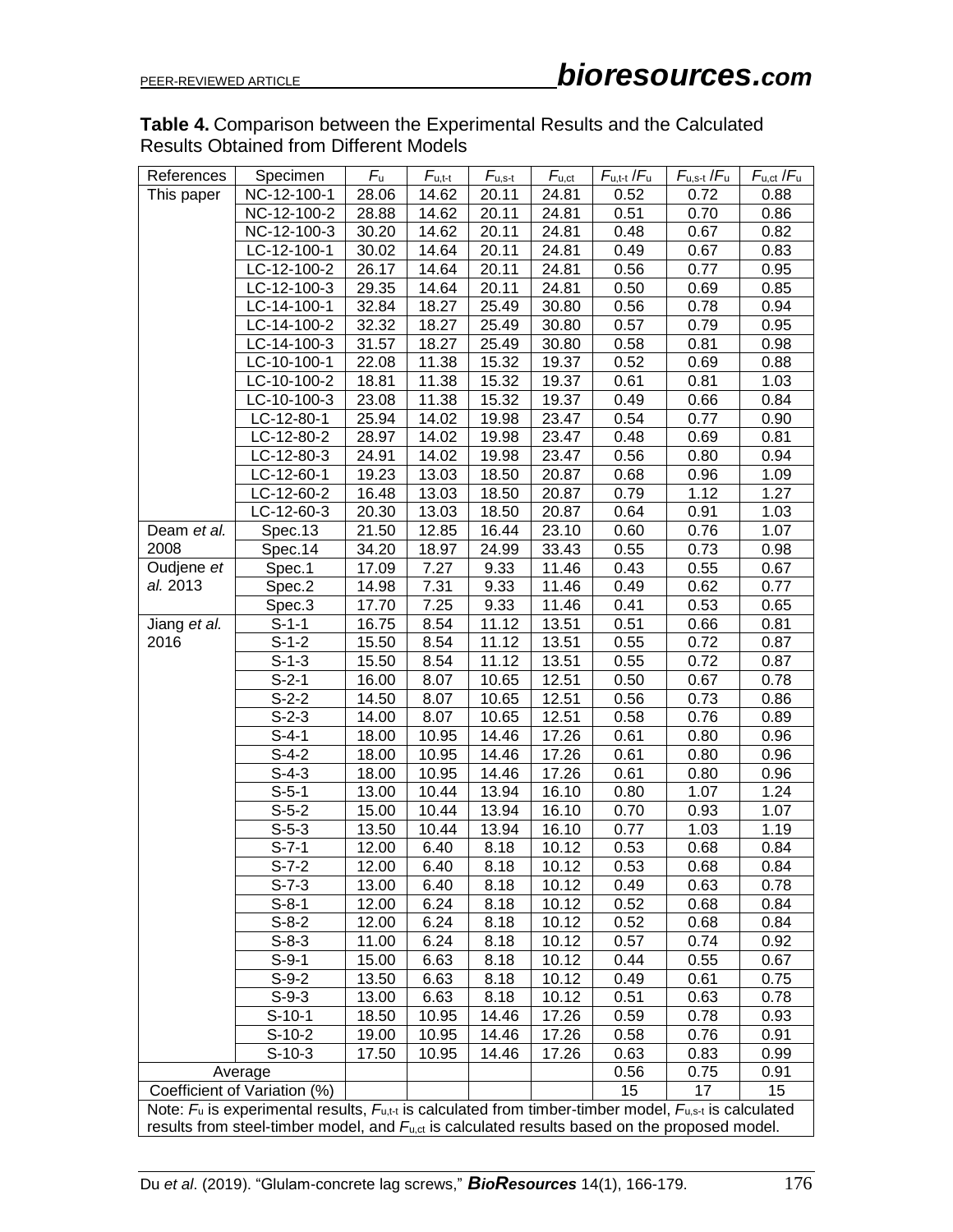According to the theoretical results from EN 1995-1-1 (2014), approximately 24% of the load-carrying capacity came from the contribution of the rope effects. In addition, the comparisons showed that the predictions based on the model proposed in this paper were in better agreement with the experimental results.

## **CONCLUSIONS**

In this paper, a new type of lag screw was proposed to get around the need for pre-drilling. To investigate the shear behavior of the self-tapping lag screws for glulamlightweight concrete composite beams, a total of 18 push-out tests were conducted. According to the experimental and theoretical study performed in this paper, the following conclusions were drawn:

- 1. The analytical method from Eurocode 5 made a conservative prediction on the axial withdrawal resistance of the lag screws. In addition, the values determined with the MHBH's model were in good agreement with the experimental results.
- 2. The lag screw in glulam-lightweight concrete joints had a ductile behavior, due to the compressive deformation of the glulam around the screw and the bending deformation of the screw. The failure mode with two plastic hinges in lag screw was observed in the push-out tests.
- 3. The concrete type had no remarkable effect on the load-carrying capacity of the lag screw when the compressive strength of lightweight concrete and normal concrete was approximately equal. The load-carrying capacity improved with increased screw diameter and penetration length. However, when the ration between the penetration length and the screw diameter increased to a certain value, the load-carrying capacity was not considerably improved.
- 4. The timber-timber and steel-timber models proposed in Eurocode 5 make a very conservative prediction on the load-carrying capacity of lag screws. The predictions based on the model presented in this paper showed a better agreement with the experimental results.

## **ACKNOWLEDGMENTS**

The research was supported by the National Natural Science Foundation of China (Nos. 51678295 and 51478220), and the Research Innovation Program for College Graduates of Jiangsu Province (No. KYCX17\_0914). The authors also thank Associate Prof. Hongqi Yang for revising and proofreading this manuscript.

# **REFERENCES CITED**

Ahmadi, B. H., and Saka, M. P. (1993). "Behavior of composite timber-concrete floors," *Journal of Structural Engineering* 119(11), 3111-3130. DOI: 10.1061/(ASE)0733- 9445(1993)119:11(3111)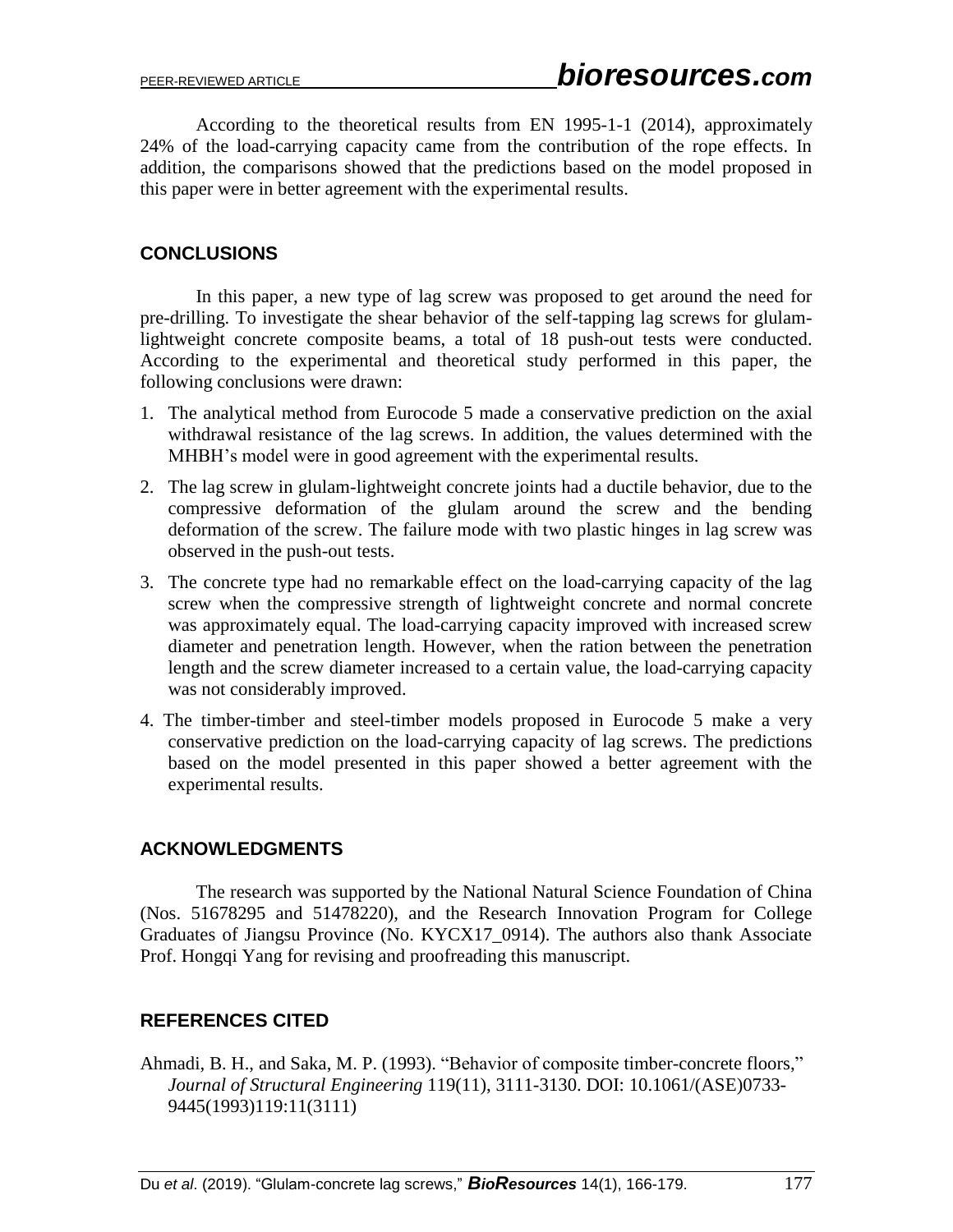- Balogh, J., Wieligmann, M., Gutkowski, R., and Haller, P. (2007). "Stress–strain behavior of connections for partially composite wood–concrete floors and deck systems," in: *2nd Material Specialty Conference of the Canadian Society for Civil Engineering*, Vol. 6, Montreal, Canada, pp. 505-513.
- Ceccotti, A. (2002). "Composite concrete–timber structures," *Progress in Structural Engineering and Material* 4(3), 264–275.
- CEN EN 26891 (2000). "Timber structures Joints made with mechanical fasteners General principles for the determination of strength and deformation characteristics," European Committee for Standardization, Brussels, Belgium.
- Deam, B. L., Fragiacomo, M., and Buchanan, A. H. (2008). "Connections for composite concrete slab and LVL flooring systems," *Materials and Structures* 41(3), 495-507. DOI: 10.1617/s11527-007-9261-x
- Dias, A. M. P. G. (2005). *Mechanical Behaviour of Timber–Concrete Joints*, Ph.D. Thesis, University of Coimbra, Coimbra, Portugal.
- Dias, A. M. P. G., Cruz, H. M. P., Lopes, S., and Kuilen, J. W. G. V. D. (2004). "Experimental shear-friction tests on dowel type fastener timber-concrete joints," in: *Proceedings of the 8 th WCTE*, Lahti, Finland.
- Dias, A. M. P. G., Lopes, S. M. R., Kuilen, J. W. G. V. D., and Cruz, H. M. P. (2007). "Load-carrying capacity of timber-concrete joints with dowel-type fasteners," *Journal of Structural Engineering* 133(5), 720-727. DOI: 10.1061/(ASCE)0733- 9445(2007)133:5(720)
- EN 1382 (2000). "Timber structures Test methods Withdrawal capacity of timber fasteners," European Committee for Standardization, Brussels, Belgium.
- EN 1995-1-1 (2014). "Eurocode 5: Design of timber structures Part 1-1: General rules and rules for buildings," European Committee for Standardization, Brussels, Belgium.
- Fragiacomo, M., Amadio, C., and Macorin, L. (2007). "Short and long term performance of the Tecnaria stud connector for timber-concrete composite beams," *Materials and Structures* 40(10), 1013-1026. DOI: 10.1617/s11527-006-9200-2
- Gaff, M., Gašparík, M., Borůvka, V., Haviarová, E. (2015). "Stress simulation in layered wood-based materials under mechanical loading," *Materials and Design* 87, 1065- 1071. DOI: 10.1016/j.matdes.2015.08.128
- GB/T 1931 (2009). "Method for determination of the moisture content of wood," Standardization Administration of China, Beijing, China.
- GB/T 50329 (2012). "Standard for methods testing of timber structures" Standardization Administration of China, Beijing, China.
- Gelfi, P., and Giuriani, E. (1999). "Behaviour of stud connectors in wood-concrete composite beams," in: *Proceedings of the Structural Studies, Repair and Maintenance of Historical Buildings VI: 6th International Conference*, Wit Press, Dresden, Germany, pp. 565–578.
- Giuriani, E., Marini, A., and Gelfi, P. (2002). "Stud shear connection design for composite concrete slab and wood beams," *Journal of Structural Engineering* 128(12), 1544-1550. DOI: 10.1061/(ASCE)0733-9445(2002)128:12(1544)
- He, G., Xie, L., Wang, A., Yi, J., Peng, L., Chen, Z., Gustafsson, P. J., and Crocetti, R. (2016). "Shear behavior study on timber-concrete composite structures with bolts," *BioResources* 11(4), 9205-9218. DOI: 10.15376/biores.11.4.9205-9218
- Jiang, Y., Hong, W., Hu, X., Crocetti, R., Wang, L., and Sun, W. (2017). "Early-age performance of lag screw shear connections for glulam-lightweight concrete